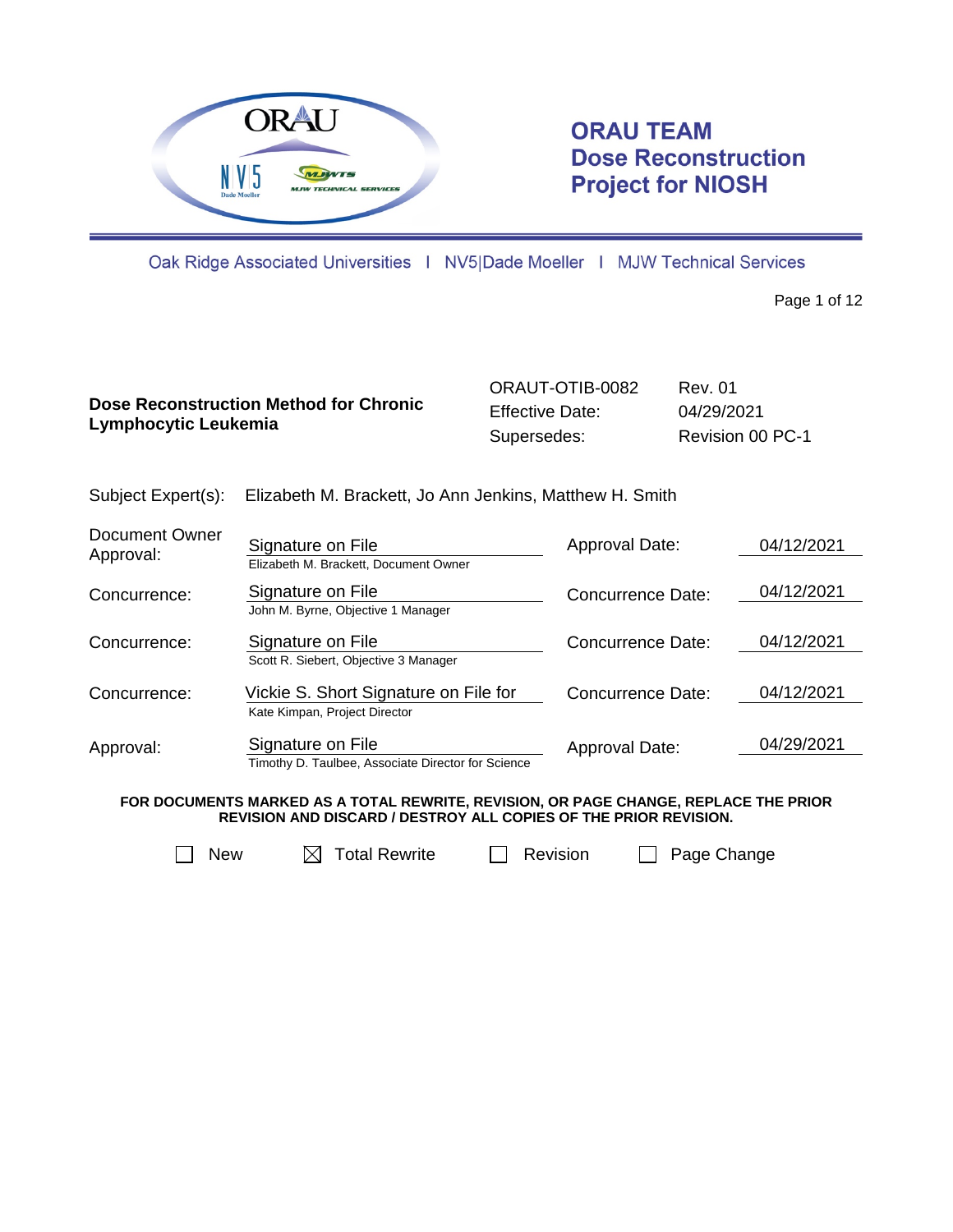| Document No. ORAUT-OTIB-0082 | Revision No. 01 | Effective Date: 04/29/2021 | Page 2 of 12 |
|------------------------------|-----------------|----------------------------|--------------|
|------------------------------|-----------------|----------------------------|--------------|

# **PUBLICATION RECORD**

| <b>EFFECTIVE</b><br><b>DATE</b> | <b>REVISION</b><br><b>NUMBER</b> | <b>DESCRIPTION</b>                                                                                                                                                                                                                                                                                                                                                                         |
|---------------------------------|----------------------------------|--------------------------------------------------------------------------------------------------------------------------------------------------------------------------------------------------------------------------------------------------------------------------------------------------------------------------------------------------------------------------------------------|
| 12/04/2012                      | 00                               | New document initiated to describe the use of the chronic<br>lymphocytic leukemia model and to provide guidance to dose<br>reconstructors on its application. Incorporates formal internal and<br>NIOSH review comments. Training required: As determined by the<br>Objective Manager. Initiated by Elizabeth M. Brackett.                                                                 |
| 12/20/2012                      | 00 PC-1                          | Page change revision initiated to Section 4.3 to add clarification<br>regarding the use of OTIB-0017 and a description of the blended<br>electron DCF to be used for assigning dose due to electrons. No<br>review comments were received as a result of formal internal and<br>NIOSH review. Training required: As determined by the Objective<br>Manager. Initiated by Matthew H. Smith. |
| 04/29/2021                      | 01                               | Revision initiated to reflect changes made to ORAUT-OTIB-0049.<br>Incorporates formal internal and NIOSH review comments.<br>Constitutes a total rewrite of the document. Training required: As<br>determined by the Objective Manager. Initiated by Elizabeth M.<br>Brackett.                                                                                                             |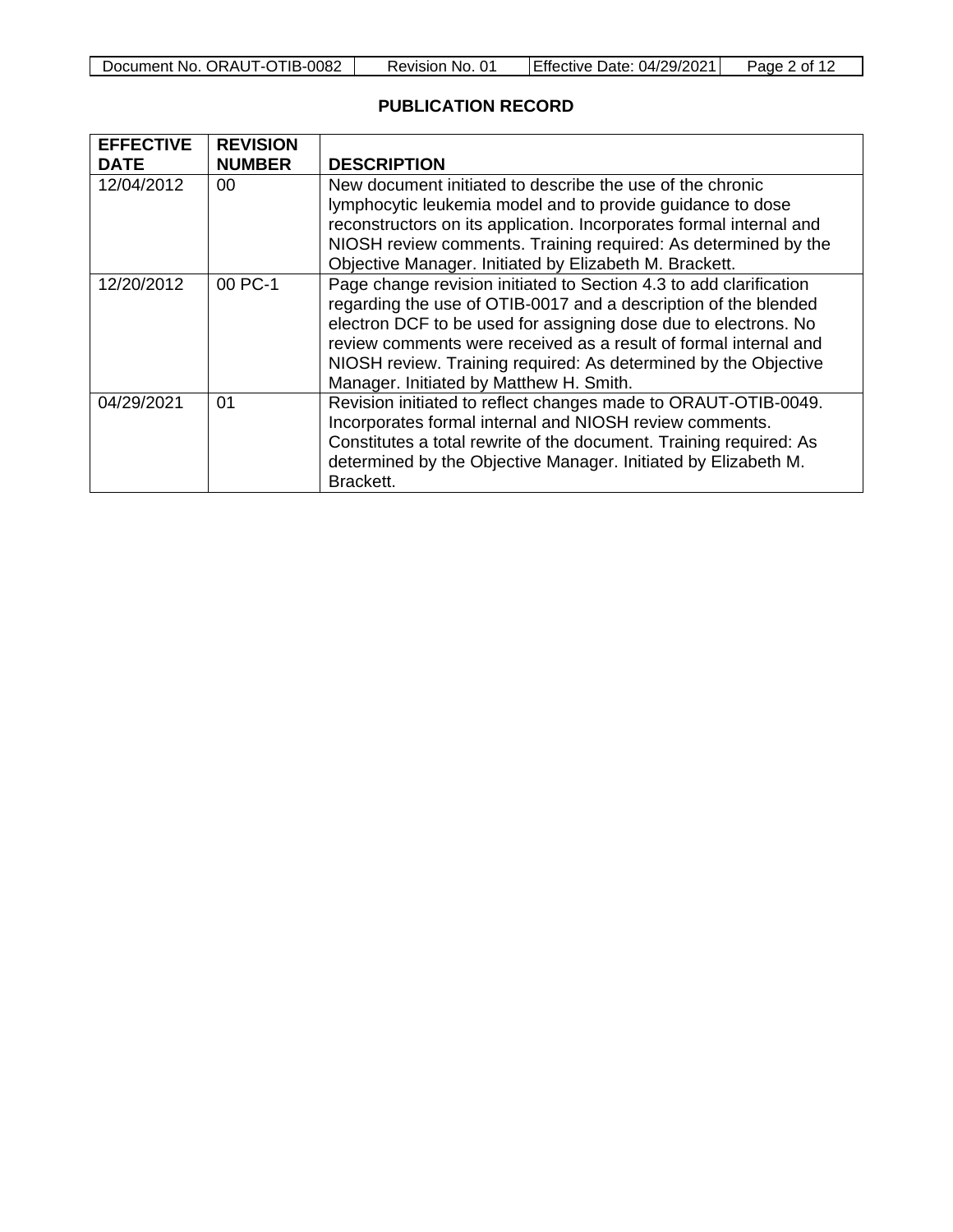# **TABLE OF CONTENTS**

| <b>SECTION</b> |                   | TITLE                                                                         | <b>PAGE</b> |
|----------------|-------------------|-------------------------------------------------------------------------------|-------------|
|                |                   |                                                                               |             |
| 1.0            |                   |                                                                               |             |
| 2.0            |                   |                                                                               |             |
| 3.0            | 3.1<br>3.2        |                                                                               |             |
| 4.0            | 4.1<br>4.2<br>4.3 | 4.2.1<br>4.2.2<br>4.2.3<br>4.2.4<br>4.2.5<br>4.2.6<br>4.2.7<br>4.2.8<br>4.2.9 |             |
| 5.0            |                   |                                                                               |             |
|                |                   |                                                                               |             |

## **LIST OF TABLES**

## **TABLE**

# **TITLE**

## **PAGE**

| 4-3 |  |
|-----|--|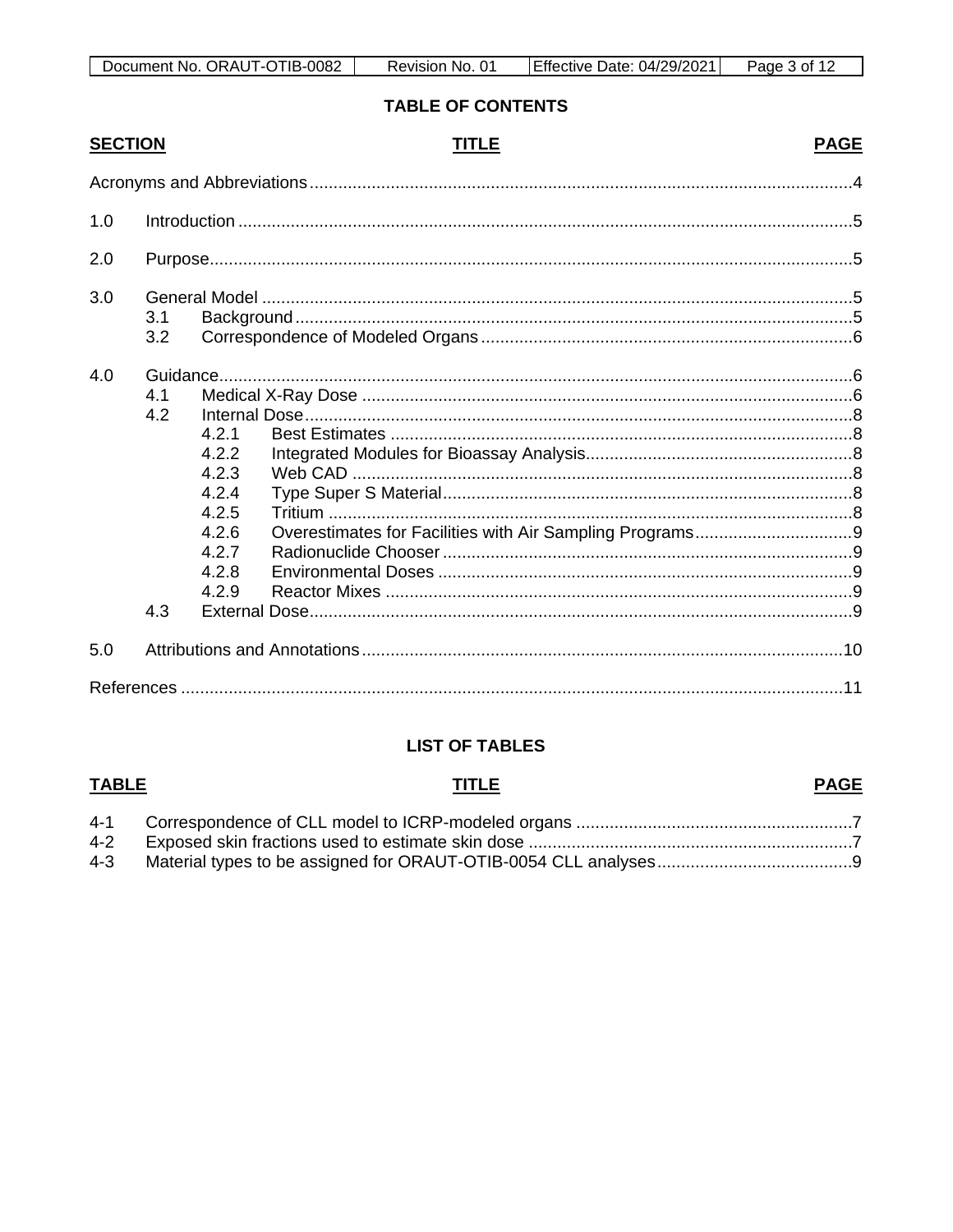# <span id="page-3-0"></span>**ACRONYMS AND ABBREVIATIONS**

| <b>AWE</b>                                       | atomic weapons employer                                                                                                                                |
|--------------------------------------------------|--------------------------------------------------------------------------------------------------------------------------------------------------------|
| <b>CLL</b>                                       | chronic lymphocytic leukemia                                                                                                                           |
| <b>DCF</b><br><b>DHHS</b><br><b>DOE</b>          | dose conversion factor<br>U.S. Department of Health and Human Services<br>U.S. Department of Energy                                                    |
| <b>EEOICPA</b><br>ET <sub>2</sub>                | Energy Employees Occupational Illness Compensation Program Act of 2000<br>extrathoracic region 2 (posterior nasal passage, larynx, pharynx, and mouth) |
| <b>FR</b>                                        | <b>Federal Register</b>                                                                                                                                |
| <b>HNM</b>                                       | highest nonmetabolic organ                                                                                                                             |
| <b>ICRP</b>                                      | International Commission on Radiological Protection                                                                                                    |
| <b>IDOT</b><br><b>IMBA</b><br>ın.<br><b>IREP</b> | <b>Internal Dosimetry Tool</b><br><b>Integrated Modules for Bioassay Analysis</b><br>inch<br>Interactive RadioEpidemiological Program                  |
| LLI<br>LN(ET)<br>LN(TH)                          | lower large intestine<br>extrathoracic lymph nodes<br>thoracic lymph nodes (trachea, bronchi, bronchioles, alveolar ducts, and sacs)                   |
| mrem                                             | millirem                                                                                                                                               |
| <b>NIOSH</b>                                     | National Institute for Occupational Safety and Health                                                                                                  |
| <b>ORAU</b><br><b>ORAUT</b>                      | Oak Ridge Associated Universities<br><b>ORAU Team</b>                                                                                                  |
| <b>RBM</b>                                       | red bone marrow                                                                                                                                        |
| SI                                               | small intestine<br>SRDB Ref ID Site Research Database Reference Identification (number)                                                                |
| TIB                                              | technical information bulletin                                                                                                                         |
| U.S.C.<br>ULI                                    | <b>United States Code</b><br>upper large intestine                                                                                                     |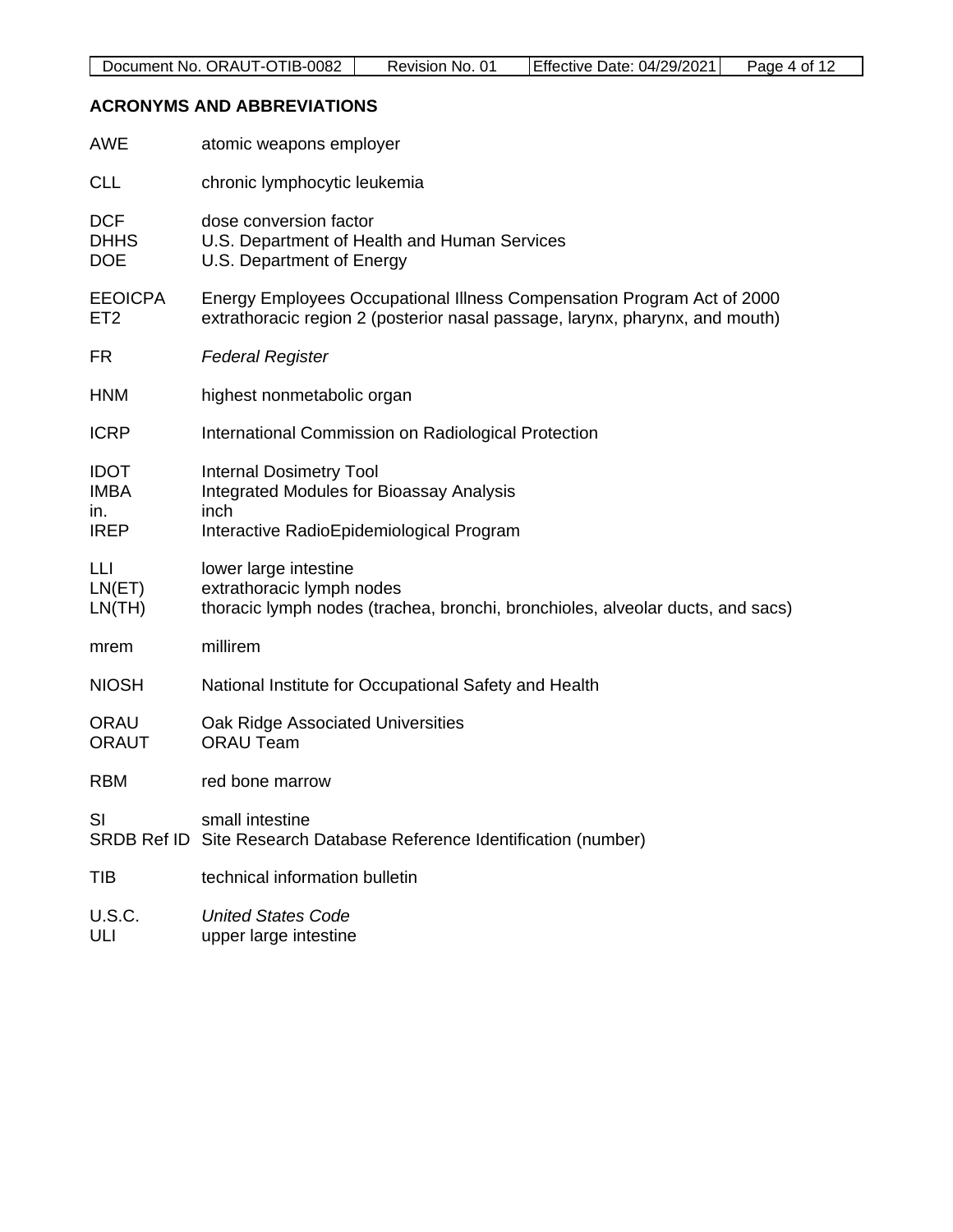| Document No. ORAUT-OTIB-0082 | Revision No. 01 | Effective Date: 04/29/2021 | Page 5 of 12 |
|------------------------------|-----------------|----------------------------|--------------|

## <span id="page-4-0"></span>**1.0 INTRODUCTION**

Technical information bulletins (TIBs) are not official determinations made by the National Institute for Occupational Safety and Health (NIOSH) but are rather general working documents that provide historical background information and guidance to assist in the preparation of dose reconstructions at particular sites or categories of sites. They will be revised in the event additional relevant information is obtained about the affected site(s), such as changing scientific understanding of operations, processes, or procedures involving radioactive materials. TIBs may be used to assist NIOSH staff in the completion of individual dose reconstructions.

In this document the word "facility" is used to refer to an area, building, or group of buildings that served a specific purpose at a U.S. Department of Energy (DOE) or Atomic Weapons Employer (AWE) facility. It does not mean, nor should it be equated to, an "AWE facility" or a "DOE facility." The terms AWE and DOE facility are defined in 42 *United States Code* (U.S.C.) 7384l(5) and (12) of the Energy Employees Occupational Illness Compensation Program Act of 2000, respectively.

In a final rule published in the *Federal Register* (FR) on March 21, 2011 [77 FR, p. 5711; U.S. Department of Health and Human Services (DHHS) 2012], the department included chronic lymphocytic leukemia (CLL) as a radiogenic cancer under the Energy Employees Occupational Illness Compensation Program Act of 2000 (EEOICPA).

CLL originates in the B lymphocytes rather than in a well-defined organ as with other cancers. These lymphocytes are distributed throughout the lymph system and, as noted in *Review, Synthesis, and Application of Information on the Human Lymphatic System to Radiation Dosimetry for Chronic Lymphocytic Leukemia* [Apostoaei and Trabalka 2012], they can travel throughout the body and their inventories in various compartments of the body can change significantly with age, gender, health status, and other factors. Estimation of dose to the cancer site for CLL cases requires the calculation of the radiation dose to this population of CLL precursor cells. This is more complex than dose assessment to other cancer sites because (1) CLL precursor cells can be present in different compartments of the lymphatic system throughout the body and (2) these compartments can receive substantially different doses. Because the B lymphocyte population in a given organ is not constant, probability distributions are used in the assessment.

## <span id="page-4-1"></span>**2.0 PURPOSE**

A model was developed to determine a meaningful radiation dose for the assessment of radiological risk of CLL; complete details of this dosimetry model can be found in Apostoaei and Trabalka [2012]. This TIB provides guidance on the application of this model.

Attributions and annotations, indicated by bracketed callouts and used to identify the source, justification, or clarification of the associated information, are presented in Section [5.0.](#page-9-0)

## <span id="page-4-2"></span>**3.0 GENERAL MODEL**

## <span id="page-4-3"></span>**3.1 BACKGROUND**

Current information indicates that CLL is produced by transformation of mature, antigen-experienced B lymphocytes, possibly memory cells, potentially anywhere in the body (i.e., including but not restricted to the bone marrow). This situation complicates an assessment of the risk of developing CLL of radiogenic origin because defining an appropriate target organ or tissue is problematic. Radiation doses from internally deposited radionuclides and some types of external exposures can be very different at different locations within the body. B cells at different sites can therefore receive markedly different doses.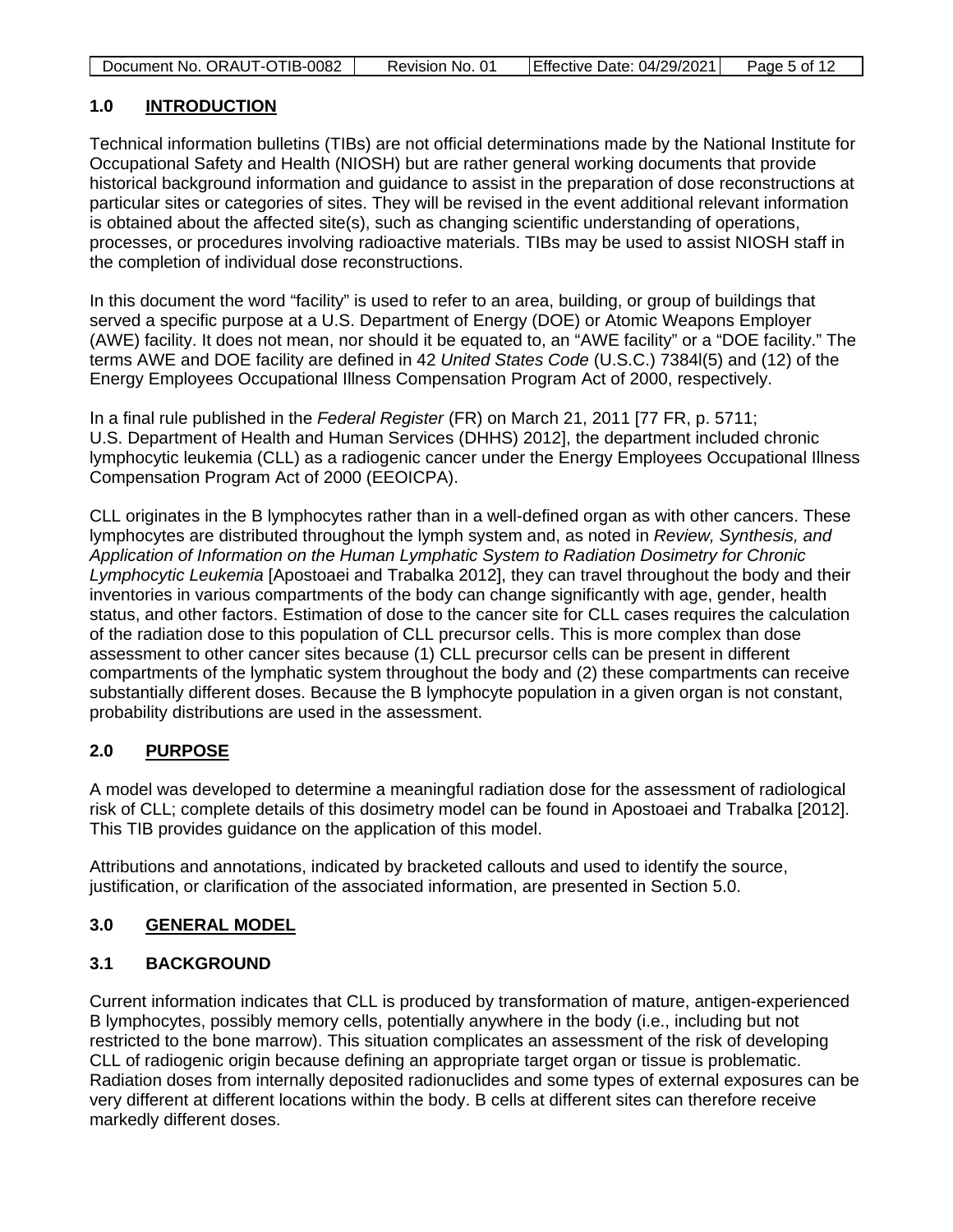| Document No. ORAUT-OTIB-0082 | Revision No. 01 | Effective Date: 04/29/2021 | Page 6 of 12 |
|------------------------------|-----------------|----------------------------|--------------|

In the development of the CLL dosimetric model, information was analyzed to derive compartmentspecific weights based on relative sizes of B lymphocyte (more properly a B cell precursor for CLL) pools to be used in estimating a weighted average radiation dose. Because of the variability and uncertainty in the distribution of these cells, probability distribution functions were assigned to the number of lymphocytes and to the fraction that represent B cells for each organ of interest. The final model consists of an average dose (and its uncertainty) obtained using weights based on the fractional distribution of B lymphocyte precursors across 30 compartments for CLL.

#### <span id="page-5-0"></span>**3.2 CORRESPONDENCE OF MODELED ORGANS**

There is not a complete one-to-one correspondence between the regions that are included in the estimates of inventories of CLL precursors and the organs and tissues for which radiation doses are estimated from International Commission on Radiological Protection (ICRP) models. Table 4-1 lists the corresponding organs to be assessed for each compartment of the CLL model. Where a direct correspondence was not available, a description of the CLL compartment and the assignments in ORAUT-OTIB-0005, *Internal Dosimetry Organ, External Dosimetry Organ, and IREP Model Selection by ICD-10 Code* [Oak Ridge Associated Universities (ORAU) Team (ORAUT) 2019a]*,* were used to determine the appropriate organ.

## <span id="page-5-1"></span>**4.0 GUIDANCE**

## <span id="page-5-2"></span>**4.1 MEDICAL X-RAY DOSE**

Dose from medical X-ray exposure to each of the compartments that make up the CLL model in Table 4-1 is determined in the usual way as the product of the incident air kerma and the dose conversion factors (DCFs). As described in ORAUT-OTIB-0006, *Dose Reconstruction from Occupational Medical X-Ray Procedures* [ORAUT 2019b], substitute DCFs are used for organs in the model without unique DCFs as shown in parentheses in Table 4-1. If two organs are listed in parentheses, the substitute DCF depends on the X-ray examination (typically chest or lumbar spine). Each organ dose is then weighted by the fraction of CLL precursor cells in each organ according to the CLL model.

The organ dose assignment for CLL is the sum of the weighted organ doses after appropriately combining the uncertainty distributions using Monte Carlo methods and accounting for the statistical correlation of the incident air kerma with the various organs.

The skin dose from X-ray exposure for the purpose of CLL is a fraction of the entrance and exit dose based on an estimate of the fraction of total exposed skin for poorly and properly collimated beams. The area of exposed skin is 3,074 cm<sup>2</sup> (14 by 17 in. on each of the entrance and exit sides) for properly collimated beams and twice that (6,148 cm<sup>2</sup>) for poorly collimated beams [ORAUT 2019b]. The total skin area for females (16,000 cm2) from ORAUT-OTIB-0017, *Interpretation of Dosimetry Data for Assignment of Shallow Dose* [ORAUT 2005a], should be used to calculate the skin dose fraction because it yields a slightly higher fractional result. It is assumed that all of the area of the beam (both poorly and properly collimated) is the same as the area of exposed skin. Table 4-2 provides the exposed skin fractions for estimating the skin dose.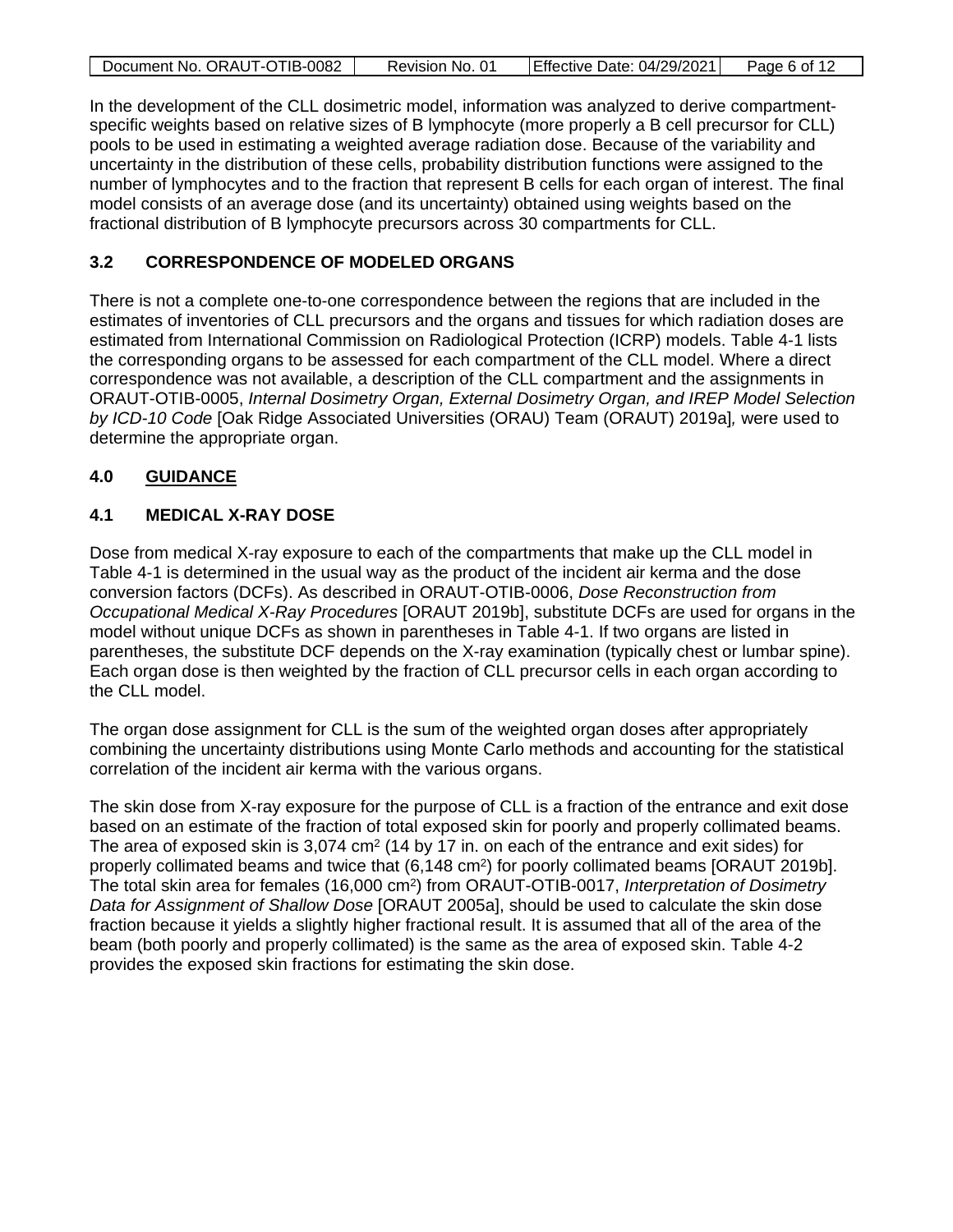<span id="page-6-0"></span>

|  | Document No. ORAUT-OTIB-0082 | Revision No. 01 | Effective Date: 04/29/2021 | Page 7 of 12 |
|--|------------------------------|-----------------|----------------------------|--------------|
|--|------------------------------|-----------------|----------------------------|--------------|

|  |  |  |  | Table 4-1. Correspondence of CLL model to ICRP-modeled organs. <sup>a</sup> |
|--|--|--|--|-----------------------------------------------------------------------------|
|--|--|--|--|-----------------------------------------------------------------------------|

|                                                               |                               | <b>Internal</b>        | <b>External</b>             |
|---------------------------------------------------------------|-------------------------------|------------------------|-----------------------------|
| <b>Compartment of CLL dosimetry model</b>                     | X-ray dose organ <sup>b</sup> | dose organ             | dose organ                  |
| Lymph nodes-extrathoracic                                     | Thyroid                       | LN(ET)                 | Thyroid                     |
| Lymph nodes-thoracic                                          | Lung                          | LN(TH)                 | Lung                        |
| Lymph nodes-remainder                                         | Ovaries                       | <b>HNM<sup>c</sup></b> | Stomach <sup>d</sup>        |
| Spleen                                                        | Spleen (lung or ovaries)      | Spleen                 | Stomach <sup>d</sup>        |
| Peyer's patches                                               | Colon (ovaries)               | SI                     | Stomach <sup>d</sup>        |
| Thymus                                                        | Thymus (lung)                 | Thymus                 | Thymus                      |
| Red bone marrow                                               | Bone marrow                   | <b>RBM</b>             | <b>RBM</b>                  |
| <b>Tonsils</b>                                                | Esophagus (lung)              | LN(ET)                 | Esophagus                   |
| <b>Blood</b>                                                  | Remainder                     | <b>HNM<sup>c</sup></b> | Stomach <sup>d</sup>        |
| Intestinal mucosa-small intestinal wall                       | Ovary                         | SI                     | Stomach <sup>d</sup>        |
| Intestinal mucosa-upper intestinal mucosa-<br>intestinal wall | Colon (ovaries)               | ULI                    | Colon <sup>d</sup>          |
| Lower large intestinal wall                                   | Colon (ovaries)               | LLI                    | Colon <sup>d</sup>          |
| Respiratory mucosa-extrathoracic airways                      | Esophagus (lung)              | ET2                    | Esophagus                   |
| Respiratory mucosa-lung                                       | Lung                          | Lung                   | Lung                        |
| Skin                                                          | Skin                          | Skin                   | Skin                        |
| Liver                                                         | Liver (lung or ovary)         | Liver                  | Liver <sup>d</sup>          |
| Vermiform appendix                                            | Colon (ovaries)               | $\overline{ULI}$       | Colon <sup>d</sup>          |
| Residual soft tissue-muscle                                   | Remainder                     | Muscle                 | Remainder                   |
| Residual soft tissue-breast                                   | <b>Breast</b>                 | <b>Breast</b>          | <b>Breast</b>               |
| Residual soft tissue-kidneys                                  | Remainder                     | Kidney                 | Liver <sup>d</sup>          |
| Residual soft tissue-stomach wall                             | Stomach (lung or ovaries)     | Stomach                | Stomach <sup>d</sup>        |
| Residual soft tissue-pancreas                                 | Pancreas (lung or<br>ovaries) | Pancreas               | Stomach <sup>d</sup>        |
| Residual soft tissue-uterus                                   | <b>Uterus</b>                 | <b>Uterus</b>          | $U$ terus <sup>d</sup>      |
| Residual soft tissue-urinary bladder wall                     | Urinary bladder (ovaries)     | <b>Bladder</b>         | <b>Bladder</b> <sup>d</sup> |
| Residual soft tissue-esophagus                                | Esophagus (lung)              | Esophagus              | Esophagus                   |
| Residual soft tissue-testes                                   | <b>Testes</b>                 | <b>Testes</b>          | Testes <sup>d</sup>         |
| Residual soft tissue-thyroid                                  | Thyroid                       | <b>Thyroid</b>         | Thyroid                     |
| Residual soft tissue-prostate                                 | Prostate (ovaries)            | HMM <sup>c</sup>       | <b>Bladder</b> <sup>d</sup> |
| Residual soft tissue-adrenals                                 | Remainder                     | Adrenals               | Remainder                   |
| Residual soft tissue-ovaries                                  | Ovaries                       | Ovaries                | Ovaries <sup>d</sup>        |

a. ET2 = extrathoracic region 2 (posterior nasal passage, larynx, pharynx, and mouth); LLI = lower large intestine; LN(ET) = extrathoracic lymph nodes; LN(TH) = thoracic lymph nodes (trachea, bronchi, bronchioles, alveolar ducts, and sacs);  $RBM = red bone marrow; SI = small intestine; ULI = upper large intestine.$ 

b. An organ in parentheses after the listed organ indicates the substitute organ DCF to be used to assess the dose to the listed organ. If there are two organs in parentheses, the substitute DCF depends on the X-ray examination (typically chest or lumbar spine).<br>See ORAUT-OTIB-0060, Internal Dose Reconstruction [ORAUT 2018], for guidance on selection.

c. See ORAUT-OTIB-0060, *Internal Dose Reconstruction* [ORAUT 2018], for guidance on selection.

d. Organs that could require application of a glovebox geometry correction factor from DCAS-TIB-0010, *Best Estimate External Dose Reconstruction for Glovebox Workers* [NIOSH 2011], or of the geometry correction factor from DCAS-TIB-0013, *Selected Geometric Exposure Scenario Considerations for External Dose Reconstruction at Uranium Facilities* [NIOSH 2010].

<span id="page-6-1"></span>Table 4-2. Exposed skin fractions used to estimate skin dose.<sup>a,b</sup>

| <b>Exposure type</b>               | <b>Estimated skin dose</b>                                                                                                                                                                                                        |
|------------------------------------|-----------------------------------------------------------------------------------------------------------------------------------------------------------------------------------------------------------------------------------|
| Properly collimated beam           | (entrance + exit skin dose) (0.19)                                                                                                                                                                                                |
| Poorly collimated beam             | (entrance + exit skin dose) (0.38)                                                                                                                                                                                                |
| $\sim$ $\sim$ $\sim$ $\sim$ $\sim$ | $\frac{1}{2}$ . The contract of the contract of the contract of the contract of the contract of the contract of the contract of the contract of the contract of the contract of the contract of the contract of the contract of t |

a. Exposure area is  $3,074$  cm<sup>2</sup> (14 by 17 in. on each of the entrance and exit sides) for properly collimated beams and twice that  $(6,148 \text{ cm}^2)$  for poorly collimated beams [ORAUT 2019b].

b. The total skin area for females  $(16,000 \text{ cm}^2)$  used to calculate the skin dose fraction [ORAUT 2005a].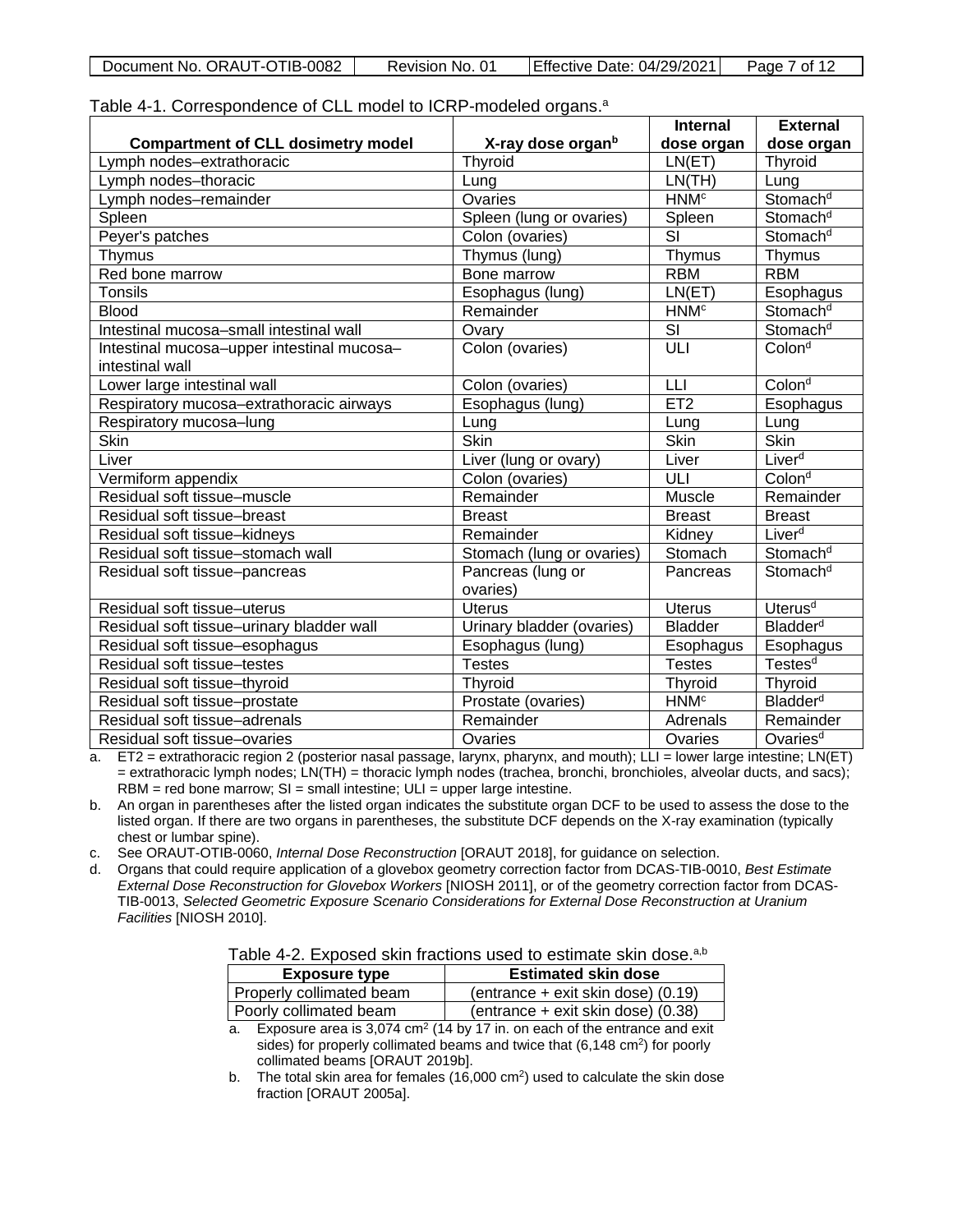| Document No. ORAUT-OTIB-0082 | Revision No. 01 | Effective Date: 04/29/2021 | Page 8 of 12 |
|------------------------------|-----------------|----------------------------|--------------|

## <span id="page-7-0"></span>**4.2 INTERNAL DOSE**

For internal dose calculation, the B lymphocyte compartments correspond to 25 organs, so doses to all of them must be calculated to determine the CLL dose to be entered into the Interactive RadioEpidemiological Program (IREP). However, one of the 25 corresponds to the highest nonmetabolic organ (HNM), which can be one of several organs depending on the particular circumstances of the exposure. Bone surface, brain, gall bladder, and heart wall are possible HNM organs but are not included in the internal organ correspondence list. Therefore, a total of 28 organs must be assessed for the internal dose determination.

As a general rule, assessment of the CLL internal dose is equivalent to assessing a claim with cancers of 28 different organs. This is a complicated process and at a minimum is very lengthy, so specific issues associated with this calculation are addressed here.

## <span id="page-7-1"></span>**4.2.1 Best Estimates**

When a best estimate is needed, parameters must be consistent across all organs. For example, the material type for a given intake of a radionuclide must be the same for all organs. Note that this does not preclude the assignment of multiple material types for a given nuclide. This can happen when one type is maximizing for a fitted dose while a different type is more favorable to the claimant for the missed dose. However, a consistent material type must be used across all organs for the fitted doses and, similarly, a consistent material type must be used for the missed dose calculation for all organs.

When comparing missed versus fitted dose, annual doses should be compared after running the CLL tool rather than comparing the missed and fitted annual doses to the individual organs before the values are input to the CLL tool.

#### <span id="page-7-2"></span>**4.2.2 Integrated Modules for Bioassay Analysis**

The Integrated Modules for Bioassay Analysis (IMBA) calculates all organ doses simultaneously. To generate a report that includes doses for all organs, click the **Select all** option on the **Equivalent Doses** page. The CLL tool will import all organs necessary for performing the dose calculation.

## <span id="page-7-3"></span>**4.2.3 Web CAD**

The chronic annual dose tool Web CAD has been modified to create files for all relevant organs. A single file is created with separate worksheets for each organ.

## <span id="page-7-4"></span>**4.2.4 Type Super S Material**

Intakes of highly insoluble forms of plutonium are calculated using the Internal Dosimetry Tool (IDOT). Refer to ORAUT-OTIB-0049, *Estimating Doses for Plutonium Strongly Related in the Lung* [ORAUT 2020b] for type super S applicability and the *IDOT User Guide* for information on the use of the tool [ORAUT 2020a]. Doses can be calculated with Web CAD or IDOT. The output reports include all organs needed for the CLL calculation, which can be imported into the CLL tool.

## <span id="page-7-5"></span>**4.2.5 Tritium**

Dose from tritiated water is most often calculated using the tritium tool (Tritium Doses from Urine Data Workbook) as documented in ORAUT-OTIB-0011, *Technical Information Bulletin: Tritium Calculated and Missed Dose Estimates* [ORAUT 2004], because IMBA will not directly calculate the dose from measured tritiated water in urine samples. The tritium tool generates only a single list of doses, which are applicable to all organs. These doses must be entered into the CLL tool for all relevant organs.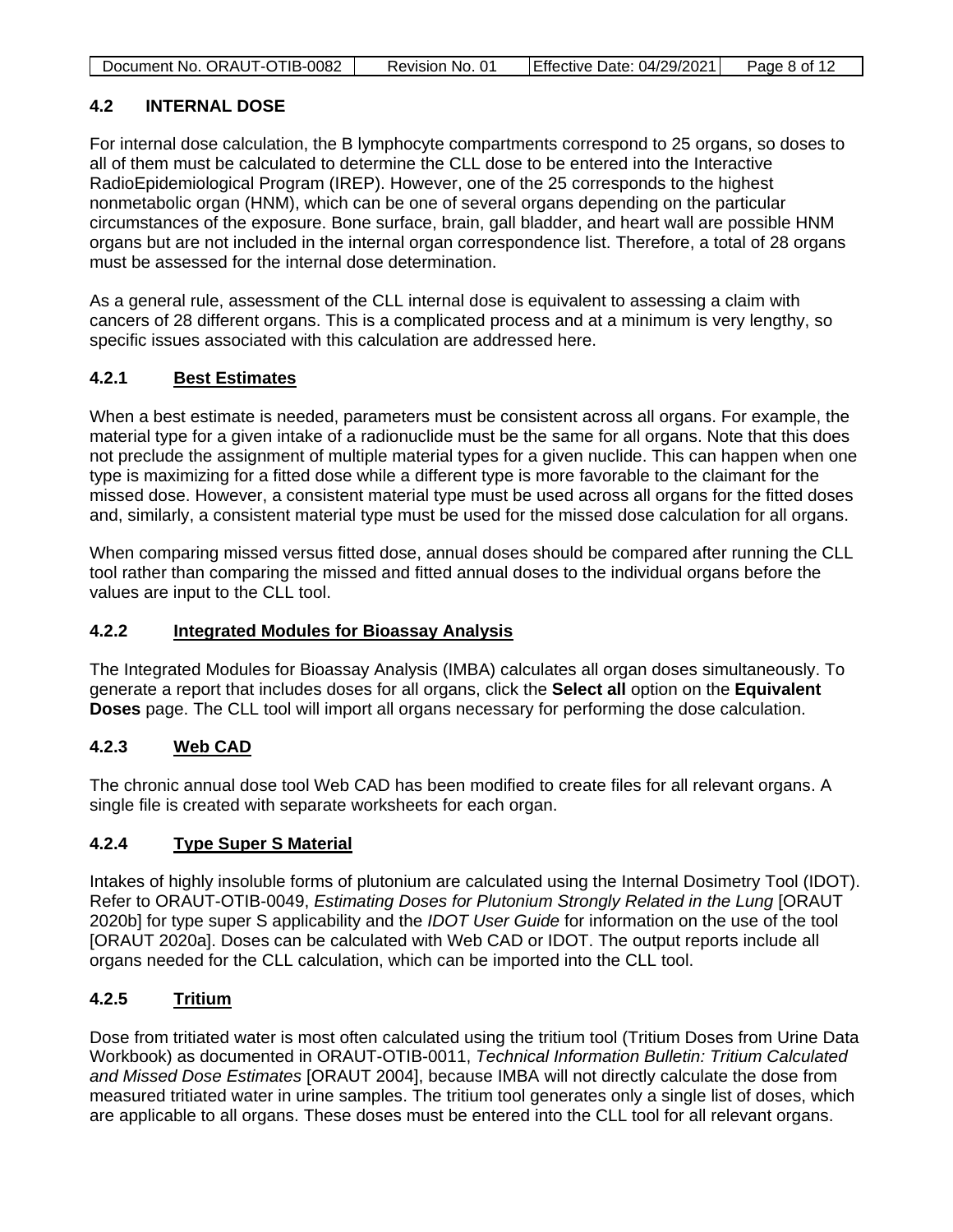| Document No. ORAUT-OTIB-0082 | Revision No. 01 | Effective Date: 04/29/2021 | Page 9 of 12 |
|------------------------------|-----------------|----------------------------|--------------|
|                              |                 |                            |              |

IMBA is used to assess doses from stable metal tritides (see ORAUT-OTIB-0066, *Calculation of Dose from Intakes of Special Tritium Compounds* [ORAUT 2020c]), so the Section [4.2.1](#page-7-1) guidance can be followed.

#### <span id="page-8-0"></span>**4.2.6 Overestimates for Facilities with Air Sampling Programs**

This overestimating method is applicable to CLL cases in accordance with ORAUT-OTIB-0018, *Internal Dose Overestimates for Facilities with Air Sampling Programs* [ORAUT 2005b]. Each organ in the CLL model must be assessed.

#### <span id="page-8-1"></span>**4.2.7 Radionuclide Chooser**

The Radionuclide Chooser tool is used to determine the radionuclide and material type combination that is most favorable to the claimant from a whole-body count in which many nuclides are reported. In the case of CLL, this information is necessary for the 28 organs of interest; Radionuclide Chooser can be used to determine the maximizing radionuclide and type combination for each of these organs. Once this list is generated, IMBA is run for each of these nuclides for input to the CLL tool.

#### <span id="page-8-2"></span>**4.2.8 Environmental Doses**

Environmental doses are typically relatively small, so maximizing material types can be used for each organ for a best estimate.

#### <span id="page-8-3"></span>**4.2.9 Reactor Mixes**

ORAUT-OTIB-0054, *Fission and Activation Product Assignment for Internal Dose-Related Gross Beta and Gross Gamma Analyses* [ORAUT 2015], is used to assign radionuclide-specific intakes of mixed fission and activation products when air sampling or urinalysis data associated with reactors or reactor fuels are available only as gross or total beta activity or gross or total gamma activity. Based on an analysis of the CLL organ distribution and the material types yielding the largest dose for each, it was determined that the material type for each nuclide in the ORAUT-OTIB-0054 mixture can be fixed for CLL analysis. These types are given in Table 4-3. The ORAUT-OTIB-0054 tool assigns the appropriate material type.

| CLL analyses.       |                |
|---------------------|----------------|
| <b>Radionuclide</b> | <b>Type</b>    |
| Ce-141              | $\overline{s}$ |
| Ce-144              | S              |
| $Co-60$             | S              |
| $Cs - 134$          | F              |
| Cs-137              | F              |
| Eu-154              | М              |
| $I - 131$           | F              |
| Nb-95               | S              |
| Pm-147              | M              |

| Radionuclide | <b>Type</b> |
|--------------|-------------|
| Pr-143       | S           |
| Ru-103       | $\mathsf S$ |
| Ru-106       | S           |
| Sr-89        | F           |
| <b>Sr-90</b> | F           |
| $Y-90$       | S           |
| $Y-91$       | М           |
| $Zr-95$      | NЛ          |

<span id="page-8-5"></span>Table 4-3. Material types to be assigned for ORAUT-OTIB-0054

## <span id="page-8-4"></span>**4.3 EXTERNAL DOSE**

For external dose calculation, the B lymphocyte compartments correspond to 15 organs as listed in Table 4-1. These organs were selected based on the availability of data for DCFs from OCAS-IG-001, *External Dose Reconstruction Implementation Guideline* [NIOSH 2007] and surrogate organ guidance in ORAUT-OTIB-0005 [ORAUT 2019a].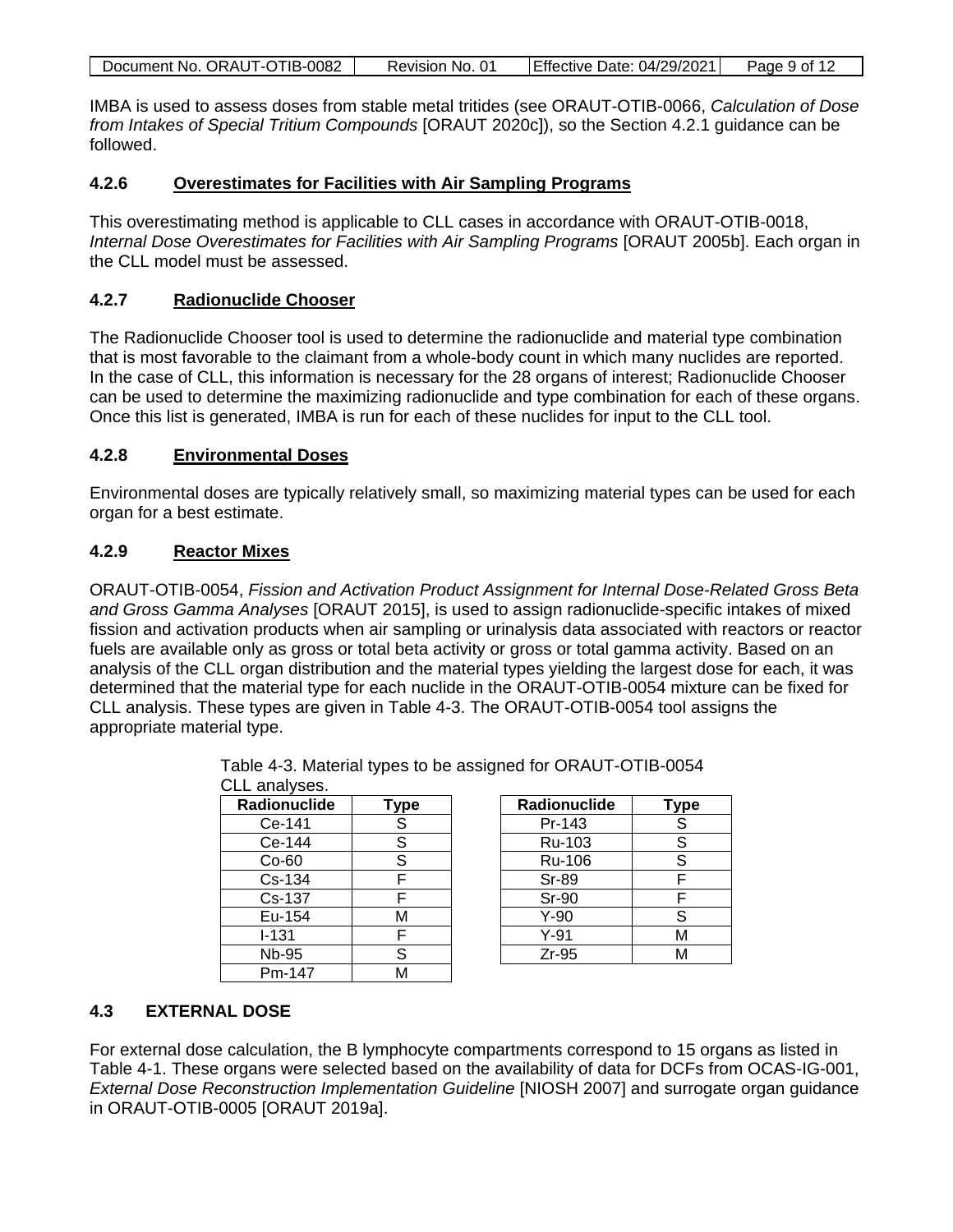| Document No. ORAUT-OTIB-0082 | Revision No. 01 | Effective Date: 04/29/2021 | Page 10 of 12 |
|------------------------------|-----------------|----------------------------|---------------|
|                              |                 |                            |               |

To properly account for the correlation of external dose between dosimeter measurements and the individual organs in Table 4-1, a special DCF has been derived and is used to determine the dose to the appropriate CLL compartments. As described in DCAS-RPT-004, *Chronic Lymphocytic Leukemia (CLL) Dose Conversion Factors* [NIOSH 2012], this blended CLL DCF consists of the weighted fractions of the DCF values in association with the 15 organs in Table 4-1. Dose should be calculated using Monte Carlo techniques to combine distributions for measured (or missed) dose, the blended CLL DCF distribution, and distributions for factors such as neutron-to-photon ratios. Descriptions of the applications of Monte Carlo methods for external dose are outlined in OCAS-IG-001 [NIOSH 2007].

Table 4-1 lists the organs that could require application of a geometry correction factor due either to glovebox work as described in DCAS-TIB-0010, *Best Estimate External Dose Reconstruction for Glovebox Workers* [NIOSH 2011], or to work at uranium facilities as described in DCAS-TIB-0013, *Selected Geometric Exposure Scenario Considerations for External Dose Reconstruction at Uranium Facilities* [NIOSH 2010]. In situations where a geometry correction factor is needed, a blended CLL DCF incorporating the factor (either as a distribution or as a constant) should be used [NIOSH 2012].

Dose assignment to the skin – both penetrating and nonpenetrating – is done in accordance with the guidance in ORAUT-OTIB-0017 [ORAUT 2005a]. Shallow dose (typically open window - shielded) should be assigned to the skin organ without any transmission correction factors due to the small fraction (0.064%) of dose that is assigned to the skin compartment in the CLL model. As described earlier in this section, dose assigned as electrons should use a blended CLL DCF consisting of the skin, testes, breast, and bone marrow organs. Missed shallow dose is assigned in the same manner as all other deep organs (i.e., open window and shielded values are not assessed to determine limit of detection and radiation type). In addition, due to the small area of skin that is associated with extremity dose (<5% of skin area with the hands), the overall dose to the skin from extremity dose is likely to be ≤1 mrem (i.e., over 31 rem of extremity dose would be needed to equal 1 mrem of dose to the skin of the extremities). Therefore, extremity dose is not included in the model implementation. Similarly, dose from skin contamination incidents – unless it is a case of whole-body or large-area contamination – should not be added to the skin dose. Situations that involve large-area contamination can be addressed using the guidance in ORAUT-OTIB-0017 [ORAUT 2005a].

## <span id="page-9-0"></span>**5.0 ATTRIBUTIONS AND ANNOTATIONS**

All information requiring identification was addressed via references integrated into the reference section of this document.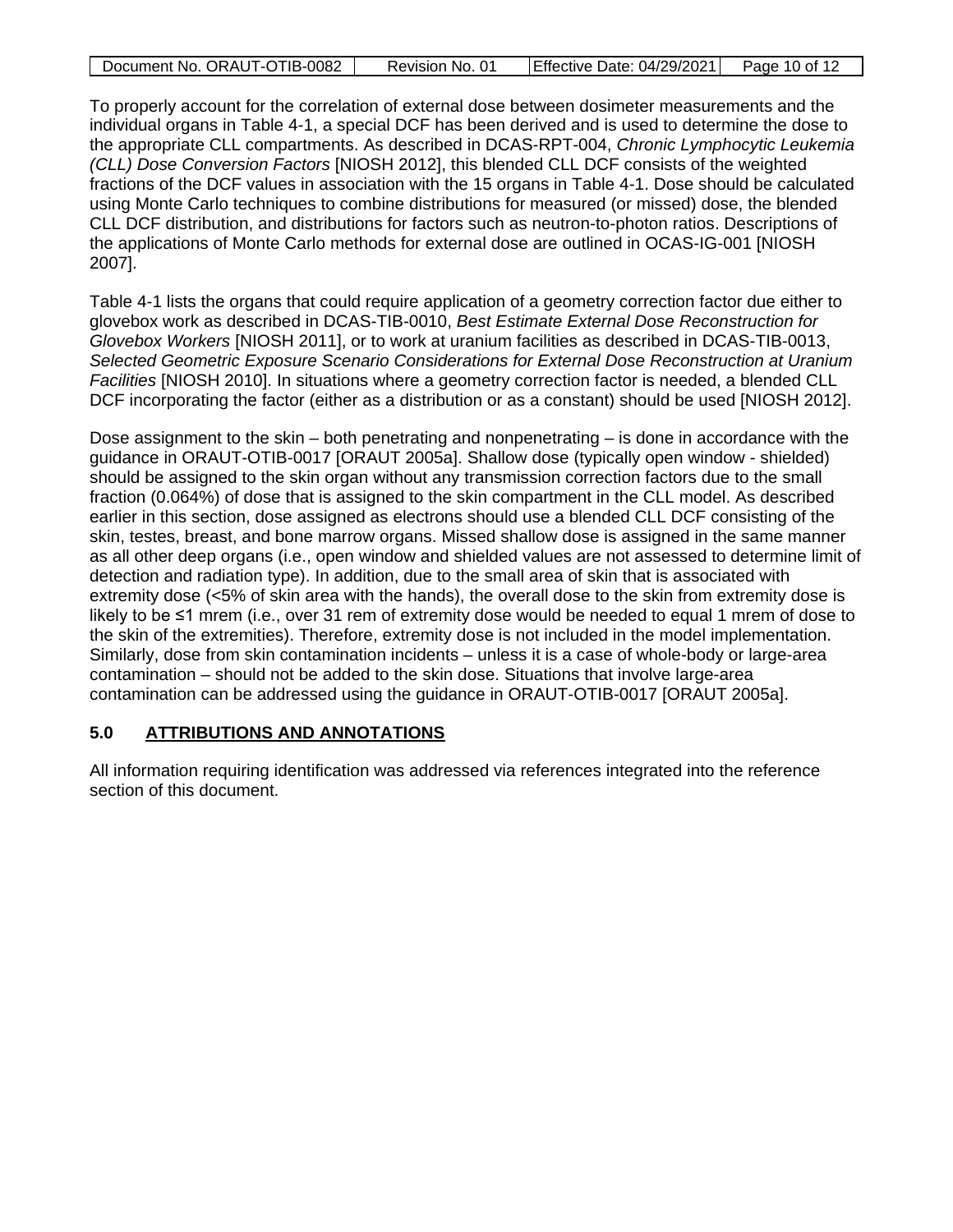| Document No. ORAUT-OTIB-0082 | Revision No. 01 | Effective Date: 04/29/2021 | Page 11 of 12 |
|------------------------------|-----------------|----------------------------|---------------|

#### <span id="page-10-0"></span>**REFERENCES**

Apostoaei AI, Trabalka JR [2012]. Review, synthesis, and application of information on the human lymphatic system to radiation dosimetry for chronic lymphocytic leukemia. Oak Ridge, TN: SENES Oak Ridge. March. [SRDB Ref ID: 119510]

DHHS [2012]. Guidelines for determining probability of causation under the Energy Employees Occupational Illness Compensation Program Act of 2000; revision of guidelines on non-radiogenic cancers. Final rule. Fed Regist *77*(24):5711. [SRDB Ref ID: 121338]

NIOSH [2007]. External dose reconstruction implementation guideline. Cincinnati, OH: U.S. Department of Health and Human Services, Centers for Disease Control and Prevention, National Institute for Occupational Safety and Health. OCAS-IG-001 Rev. 3, November 21. [SRDB Ref ID: 38864]

NIOSH [2010]. Selected geometric exposure scenario considerations for external dose reconstruction at uranium facilities. Cincinnati, OH: U.S. Department of Health and Human Services, Centers for Disease Control and Prevention, National Institute for Occupational Safety and Health. DCAS-TIB-0013 Rev. 1, November 23. [SRDB Ref ID: 90694]

NIOSH [2011]. Best estimate external dose reconstruction for glovebox workers. Cincinnati, OH: U.S. Department of Health and Human Services, Centers for Disease Control and Prevention, National Institute for Occupational Safety and Health. DCAS-TIB-0010 Rev. 04, November 28. [SRDB Ref ID: 104815]

NIOSH [2012]. Chronic lymphocytic leukemia (CLL) dose conversion factors. Cincinnati, OH: U.S. Department of Health and Human Services, Centers for Disease Control and Prevention, National Institute for Occupational Safety and Health. DCAS-RPT-004, December. [SRDB Ref ID: 126401]

ORAUT [2004]. Tritium calculated and missed dose estimates. Oak Ridge, TN: Oak Ridge Associated Universities Team. ORAUT-OTIB-0011 Rev. 00, June 29. [SRDB Ref ID: 19430]

ORAUT [2005a]. Interpretation of dosimetry data for assignment of shallow dose. Oak Ridge, TN: Oak Ridge Associated Universities Team. ORAUT-OTIB-0017 Rev. 01, October 11. [SRDB Ref ID: 19434]

ORAUT [2005b]. Internal dose overestimates for facilities with air sampling programs. Oak Ridge, TN: Oak Ridge Associated Universities Team. ORAUT-OTIB-0018 Rev. 01, August 9. [SRDB Ref ID: 19436]

ORAUT [2015]. Fission and activation product assignment for internal dose-related gross beta and gross gamma analyses. Oak Ridge, TN: Oak Ridge Associated Universities Team. ORAUT-OTIB-0054 Rev. 04, August 27. [SRDB Ref ID: 146884]

ORAUT [2018]. Internal dose reconstruction. Oak Ridge, TN: Oak Ridge Associated Universities Team. ORAUT-OTIB-0060 Rev. 02, April 20. [SRDB Ref ID: 171554]

ORAUT [2019a]*.* Internal dosimetry organ, external dosimetry organ, and IREP model selection by ICD-10 code. Oak Ridge, TN: Oak Ridge Associated Universities Team. ORAUT-OTIB-0005 Rev. 06, September 27. [SRDB Ref ID: 178311]

ORAUT [2019b]. Dose reconstruction from occupational medical x-ray procedures. Oak Ridge, TN: Oak Ridge Associated Universities Team. ORAUT-OTIB-0006 Rev. 06, September 27. [SRDB Ref ID: 178310]